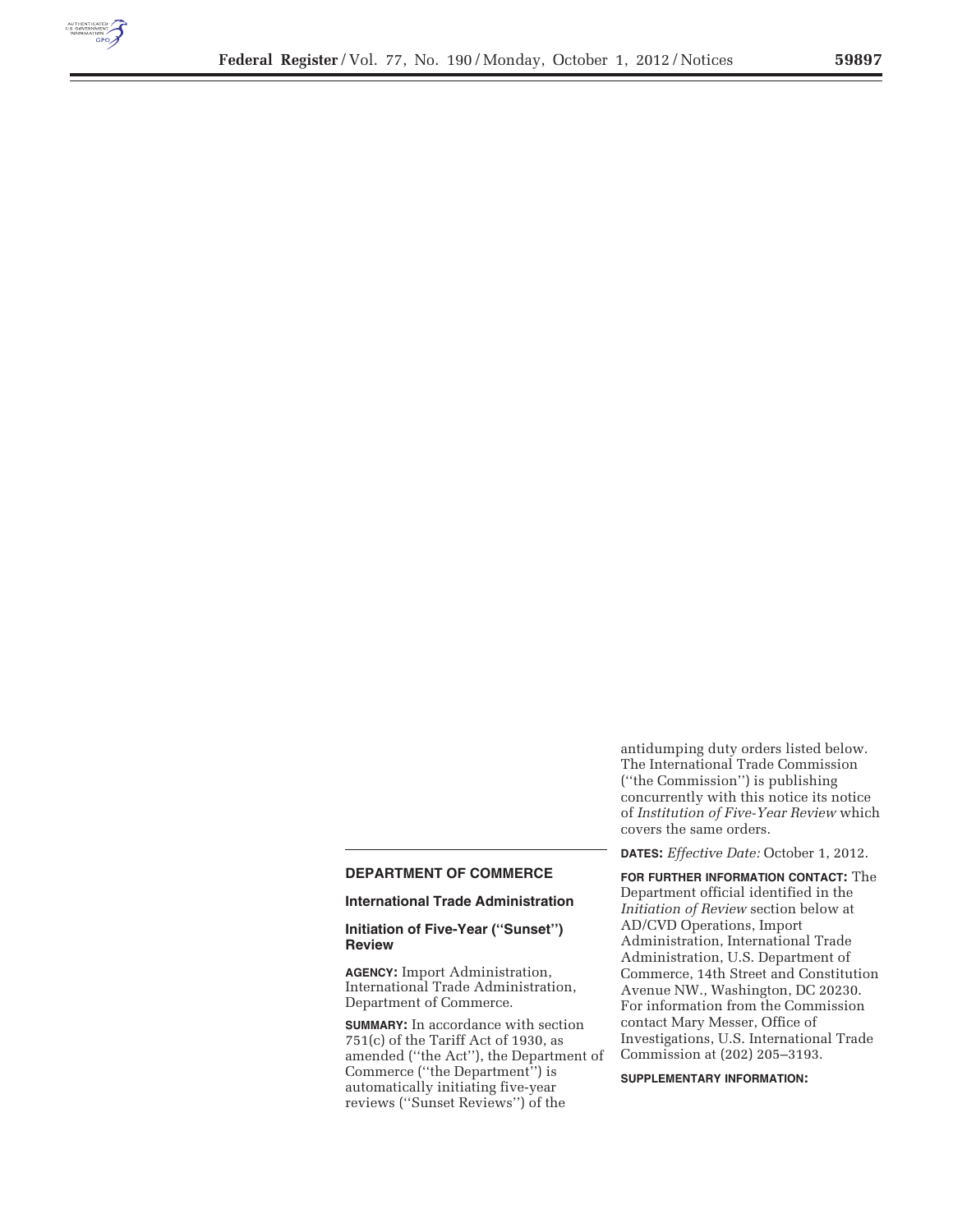### *Background*

The Department's procedures for the conduct of Sunset Reviews are set forth in its *Procedures for Conducting Five-Year (''Sunset'') Reviews of Antidumping and Countervailing Duty Orders,* 63 FR 13516 (March 20, 1998) and 70 FR 62061 (October 28, 2005). Guidance on methodological or

analytical issues relevant to the Department's conduct of Sunset Reviews is set forth in the Department's Policy Bulletin 98.3—*Policies Regarding the Conduct of Five-Year (''Sunset'') Reviews of Antidumping and Countervailing Duty Orders: Policy Bulletin,* 63 FR 18871 (April 16, 1998), and in *Antidumping Proceedings: Calculation of the Weighted-Average* 

*Dumping Margin and Assessment Rate in Certain Antidumping Duty Proceedings; Final Modification,* 77 FR 8101 (February 14, 2012).

## **Initiation of Review**

In accordance with 19 CFR 351.218(c), we are initiating Sunset Reviews of the following antidumping duty orders:

| DOC Case No.           | ITC Case No.               | Country                 | Product                                                      | Department contact                                                     |
|------------------------|----------------------------|-------------------------|--------------------------------------------------------------|------------------------------------------------------------------------|
| A-570-868              |                            | 731-TA-932   China      | Folding Metal Tables and Chairs (2nd Re-<br>view).           | Jennifer Moats, (202) 482-5047.                                        |
| A-533-823              | 731-TA-929                 | ⊟ndia ………………            | Silicomanganese (2nd Review)                                 | Dana Mermelstein, (202) 482-1391.                                      |
| A-588-857              |                            | 731-TA-919   Japan      | Welded Large Diameter Line Pipe (2nd Re-<br>view).           | Dana Mermelstein, (202) 482-1391.                                      |
| A-834-807<br>A-307-820 | 731-TA-930<br>731–TA–931 l | Kazakhstan<br>Venezuela | Silicomanganese (2nd Review)<br>Silicomanganese (2nd Review) | Dana Mermelstein, (202) 482-1391.<br>Dana Mermelstein, (202) 482-1391. |

#### **Filing Information**

As a courtesy, we are making information related to Sunset proceedings, including copies of the pertinent statue and Department's regulations, the Department schedule for Sunset Reviews, a listing of past revocations and continuations, and current service lists, available to the public on the Department's Internet Web site at the following address:

''*http://ia.ita.doc.gov/sunset/.*'' All submissions in these Sunset Reviews must be filed in accordance with the Department's regulations regarding format, translation, and service of documents. These rules, including electronic filing requirements via Import Administration's Antidumping and Countervailing Duty Centralized Electronic Service System (''IA ACCESS''), can be found at 19 CFR 351.303. *See also Antidumping and Countervailing Duty Proceedings: Electronic Filing Procedures; Administrative Protective Order Procedures,* 76 FR 39263 (July 6, 2011).

This notice serves as a reminder that any party submitting factual information in an AD/CVD proceeding must certify to the accuracy and completeness of that information. *See* section 782(b) of the Act. Parties are hereby reminded that revised certification requirements are in effect for company/government officials as well as their representatives in all AD/CVD investigations or proceedings initiated on or after March 14, 2011. *See Certification of Factual Information to Import Administration During Antidumping and Countervailing Duty Proceedings: Interim Final Rule,* 76 FR 7491 (February 10, 2011) (''*Interim Final Rule''*) amending 19 CFR 351.303(g)(1) and (2) and supplemented by *Certification of Factual Information To Import Administration During* 

*Antidumping and Countervailing Duty Proceedings: Supplemental Interim Final Rule,* 76 FR 54697 (September 2, 2011). The formats for the revised certifications are provided at the end of the *Interim Final Rule.* The Department intends to reject factual submissions if the submitting party does not comply with the revised certification requirements.

Pursuant to 19 CFR 351.103(d), the Department will maintain and make available a service list for these proceedings. To facilitate the timely preparation of the service list(s), it is requested that those seeking recognition as interested parties to a proceeding contact the Department in writing within 10 days of the publication of the Notice of Initiation.

Because deadlines in Sunset Reviews can be very short, we urge interested parties to apply for access to proprietary information under administrative protective order (''APO'') immediately following publication in the **Federal Register** of this notice of initiation by filing a notice of intent to participate. The Department's regulations on submission of proprietary information and eligibility to receive access to business proprietary information under APO can be found at 19 CFR 351.304– 306.

## **Information Required from Interested Parties**

Domestic interested parties defined in section 771(9)(C), (D), (E), (F), and (G) of the Act and 19 CFR 351.102(b) wishing to participate in a Sunset Review must respond not later than 15 days after the date of publication in the **Federal Register** of this notice of initiation by filing a notice of intent to participate. The required contents of the notice of intent to participate are set forth at 19

CFR  $351.218(d)(1)(ii)$ . In accordance with the Department's regulations, if we do not receive a notice of intent to participate from at least one domestic interested party by the 15-day deadline, the Department will automatically revoke the order without further review. *See* 19 CFR 351.218(d)(1)(iii).

If we receive an order-specific notice of intent to participate from a domestic interested party, the Department's regulations provide that all parties wishing to participate in a Sunset Review must file complete substantive responses not later than 30 days after the date of publication in the **Federal Register** of this notice of initiation. The required contents of a substantive response, on an order-specific basis, are set forth at 19 CFR 351.218(d)(3). Note that certain information requirements differ for respondent and domestic parties. Also, note that the Department's information requirements are distinct from the Commission's information requirements. Please consult the Department's regulations for information regarding the Department's conduct of Sunset Reviews.1 Please consult the Department's regulations at 19 CFR Part 351 for definitions of terms and for other general information concerning antidumping and countervailing duty proceedings at the Department.

This notice of initiation is being published in accordance with section

<sup>1</sup> In comments made on the interim final sunset regulations, a number of parties stated that the proposed five-day period for rebuttals to substantive responses to a notice of initiation was insufficient. This requirement was retained in the final sunset regulations at 19 CFR 351.218(d)(4). As provided in 19 CFR 351.302(b), however, the Department will consider individual requests to extend that five-day deadline based upon a showing of good cause.